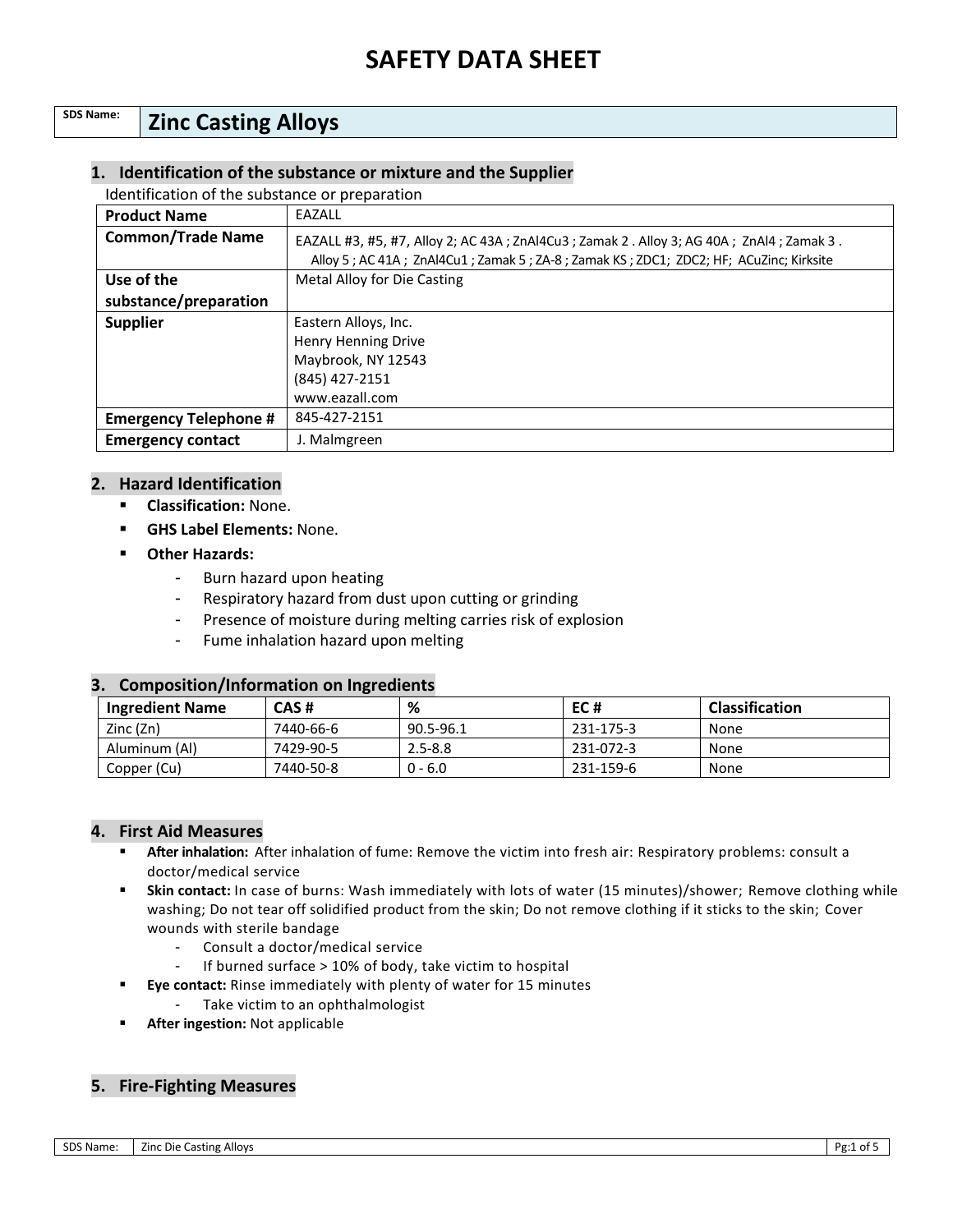- **Suitable extinguishing media:** Use an extinguishing agent suitable for the surrounding fire. Typically, apply dry chemical, dry sand, or special powder extinguishing (Class D) media. Do NOT use water, carbon dioxide or foam on molten metals. Water may be ineffective for extinguishing a fire but should be used to keep fire exposed billets, ingots and castings cool.
- **Unsuitable extinguishing media:** If molten: no water
- **Special exposure hazards:** On burning formation of metallic fumes (zinc oxide) In molten state: violent to explosive reaction with water (moisture)
- **Instructions:** Dilute toxic gases with water spray In case of metal bath fire: add metal blocks When cooling/extinguishing: no water in the substance
- **Special protective equipment for fire-fighters: Gloves; Protective clothing** Heat/fire exposure: compressed air/oxygen apparatus

### **6. Accidental Release measures**

- **Personal precautions (PPE):** 
	- Respiratory protection from dust production: dust mask
	- Hand protection: gloves
	- Eye protection: safety eyewear
- **Skin protection:** protective clothing
- **Environmental precautions:** Within the present knowledge of the supplier, this product is not regarded as hazardous waste, as defined by EU Directive 91/689/EEC.
- **Methods for cleaning up:** If melted: allow liquid to solidify before taking it up
	- Pick up the material; wash clothing and equipment after handling

#### **7. Handling and Storage**

- **Handling:** Avoid raising dust; Observe strict hygiene; Keep away from naked flames/heat
	- On melting down: dry and preheat before use
	- Add only dry material to the metal bath
- **Safe storage requirements:** 
	- Store in a dry area
	- Keep at temperature above dew point
	- Keep away from strong acids

### **8. Exposure Controls/Personal Protection**

#### Exposure Limits

| <b>Ingredient Name</b>                              | <b>Occupational Exposure Limits</b>                         |
|-----------------------------------------------------|-------------------------------------------------------------|
| Zinc                                                | ACGIH TLV (United States, 1/2005).                          |
|                                                     | TWA: 10 mg/m 3 8 hour/hours. Form: Particulates (Insoluble) |
|                                                     | Not Otherwise Specified (PNOS)                              |
| ACGIH TLV (United States, 2003). Notes:<br>Aluminum |                                                             |
|                                                     | TWA: 5 mg/m 3 8 hour/hours.                                 |
|                                                     | TWA: 10 mg/m 3 8 hour/hours. Form: Dust                     |
|                                                     | TWA: 5 mg/m 3 8 hour/hours. Form: Fume                      |
| Copper                                              | OSHA TLV 29 CFR 1910.1000 Table Z-1                         |
|                                                     | TWA: $0.1 \text{ mg/m}^3$ . Form: Fume                      |

#### Exposure Controls/Personal Protection

#### **Exposure controls:**

- Carry out operations in well ventilated areas or with respiratory protection
	- Personal protective equipment:
		- Respiratory protection from dust production: dust mask
		- Hand protection: gloves; on heating: insulated gloves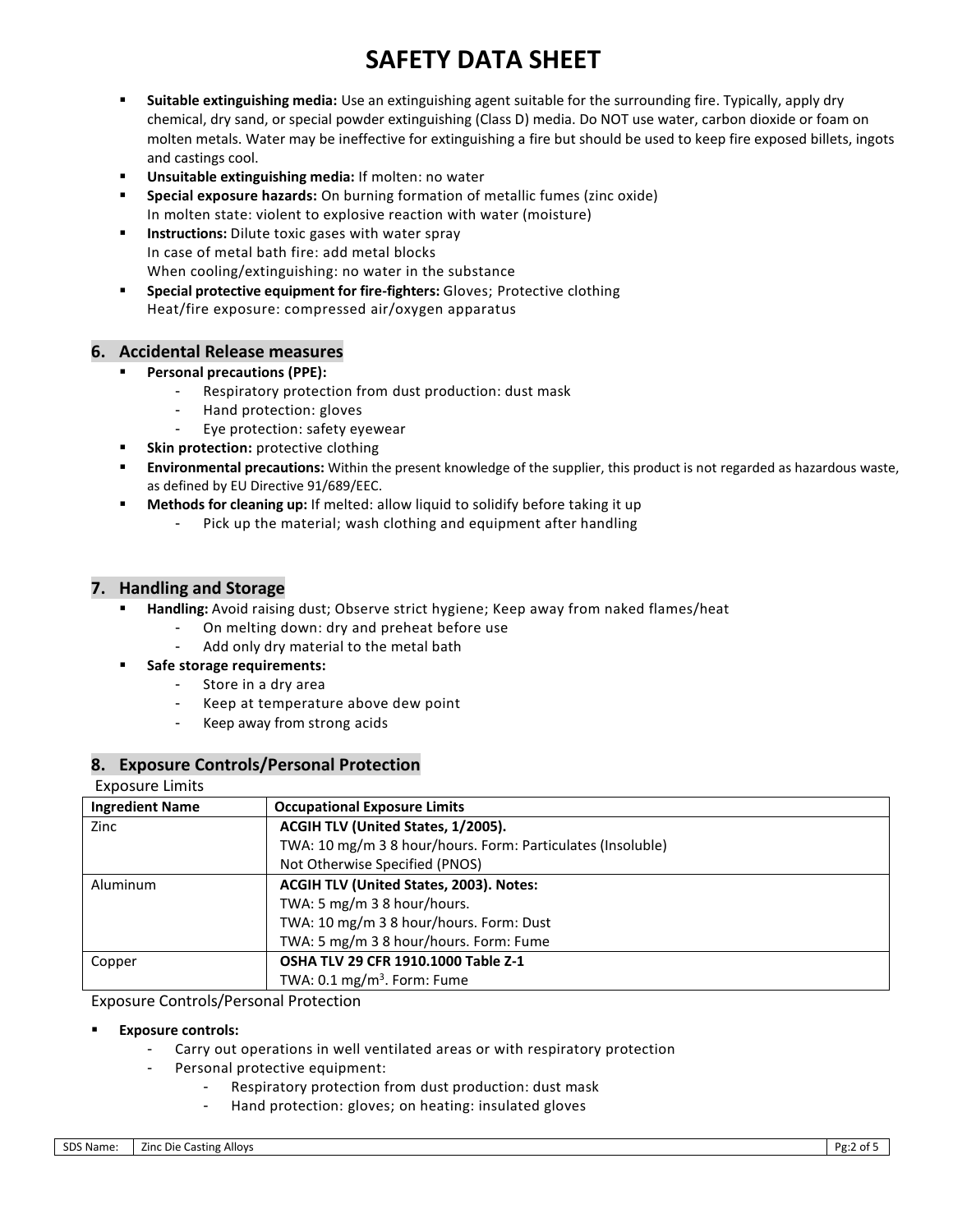- Eye protection: safety eyewear; on (re)melting: face shield & goggles/safety glasses
- Skin protection: protective clothing; on (re)melting: heat resistant clothing, safety footwear

## **9. Physical and Chemical Properties**

| <b>General Information</b>                              |                                                                                                                                                                                                                                                                                      |  |  |
|---------------------------------------------------------|--------------------------------------------------------------------------------------------------------------------------------------------------------------------------------------------------------------------------------------------------------------------------------------|--|--|
| <b>Physical Form</b>                                    | Solid                                                                                                                                                                                                                                                                                |  |  |
| Odor                                                    | None                                                                                                                                                                                                                                                                                 |  |  |
| Color                                                   | Silver Gray                                                                                                                                                                                                                                                                          |  |  |
| Important Health, Safety, and Environmental information |                                                                                                                                                                                                                                                                                      |  |  |
| <b>Boiling Point</b>                                    | $900 - 910$ °C (1652 – 1670 °F)                                                                                                                                                                                                                                                      |  |  |
| <b>Melting Point</b>                                    | $375 - 487$ °C (714 – 903 °F)                                                                                                                                                                                                                                                        |  |  |
| <b>Density</b>                                          | $6.0 - 6.8$ g/cm <sup>3</sup>                                                                                                                                                                                                                                                        |  |  |
| <b>Solubility</b>                                       | Insoluble in water; soluble in acids                                                                                                                                                                                                                                                 |  |  |
| <b>Flash Point</b>                                      | Not Applicable                                                                                                                                                                                                                                                                       |  |  |
| <b>Explosive Properties</b>                             | Non-explosive in the presence of the following materials or conditions: open flames, sparks and<br>static discharge, heat, shocks and mechanical impacts, oxidizing materials, reducing materials,<br>combustible materials, organic materials, metals, acids, alkalis and moisture. |  |  |

#### **10. Stability and Reactivity**

#### **Conditions to avoid:**

- Possible fire hazard: heat sources
- Stability: Stable under normal conditions
- Reactions: In molten state: violent to explosive reaction with water (moisture)
- Oxidizes slowly in moist air
- **Materials to avoid:**
	- Strong acids
- **Hazardous decomposition products:**
	- Reacts with some acids: release of highly flammable gases/vapors (hydrogen)
	- On burning formation of metallic fumes (zinc oxide)

### 11. **Toxicological information** - No test data on the mixture available

**Acute toxicity:** No (test)data on the mixture available.

| Ingredient name | Test        | Result     | Route | <b>Species</b> |
|-----------------|-------------|------------|-------|----------------|
| Zinc            | LD50        | 2000 mg/kg | Oral  | Rat            |
| Zinc            | <b>LDLo</b> | 388 mg/kg  | Oral  | Duck           |

#### **Potential chronic health effects**

#### **Inhalation:**

AFTER INHALATION OF DUST: Irritation of the nasal mucous membranes, dry/sore throat, coughing AFTER INHALATION OF FUMES: Inhalation of fumes or very fine dust may lead to metal fever, a flu-like syndrome with symptoms of fever, chills, malaise and cough. The syndrome is benign and symptoms usually disappear after a few hours. Symptoms include: Feeling of weakness, vomiting, and nausea

- **Skin contact:** In molten state: Burns
- **Eye contact:** In molten state: Burns

**Ingestion:** No data available

### **12. Ecological Information**

**ECOTOXICITY** - No test data on the mixture available

| Ingredient name | <b>Species</b>             | Period (hours) | Result       |
|-----------------|----------------------------|----------------|--------------|
| Zinc            | Daphnia magna (EC50)       | 48             | 2.8 mg/l     |
|                 | Pimephales promelas (LC50) | 96             | $0.238$ mg/l |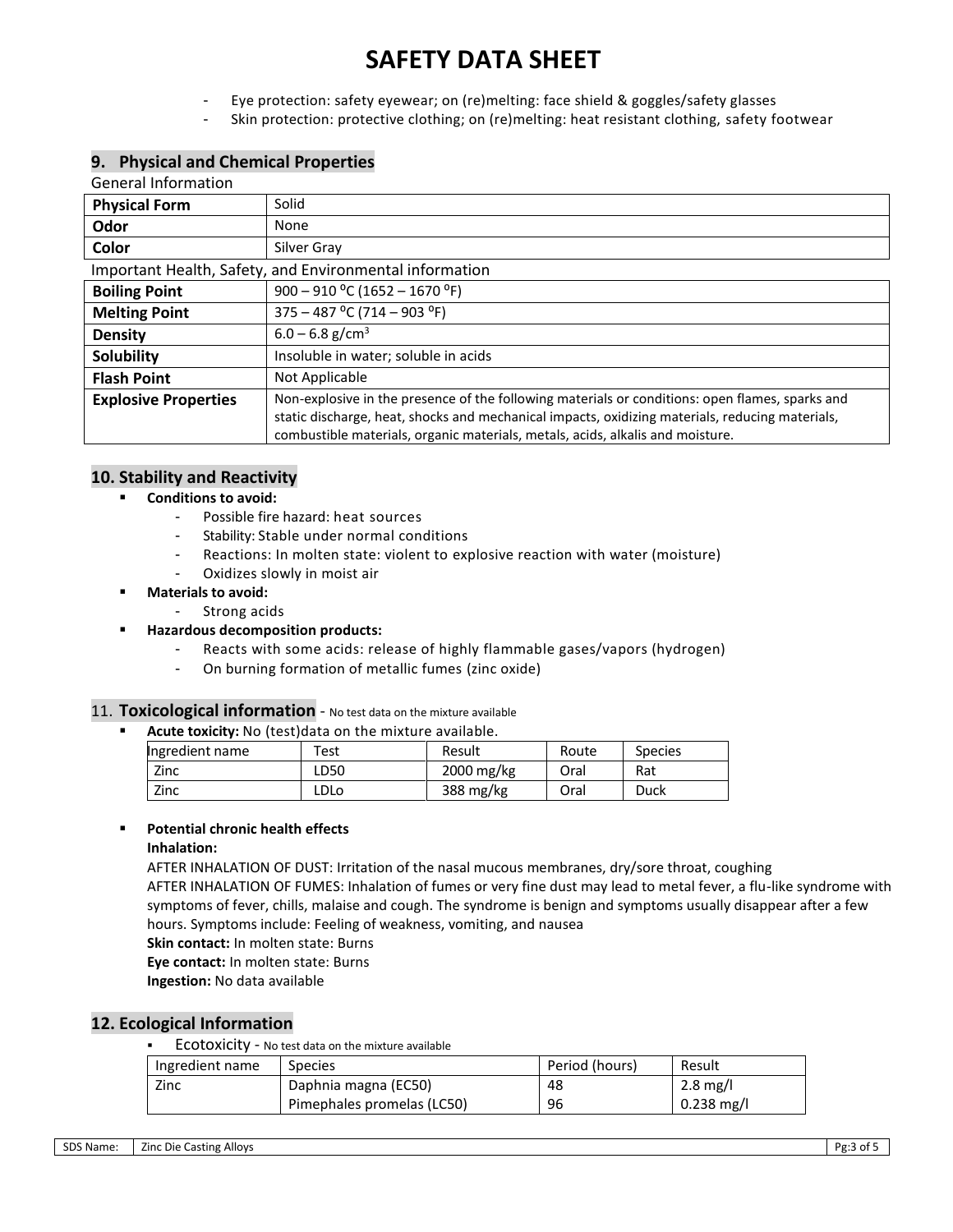|                            | Oncorhynchus mykiss (LC50) | 96 | $0.24 \text{ mg/l}$ |
|----------------------------|----------------------------|----|---------------------|
|                            | Oncorhynchus mykiss (LC50) | 96 | $0.41$ mg/l         |
| Oncorhynchus mykiss (LC50) |                            | 96 | $0.56$ mg/l         |
| Daphnia magna (LC50)       |                            | 96 | $0.57$ mg/l         |
| Aluminum                   | Oncorhynchus mykiss (LC50) | 96 | $0.12$ mg/l         |
|                            | Oncorhynchus mykiss (LC50) | 96 | $0.16$ mg/l         |
|                            | Oncorhynchus mykiss (LC50) | 96 | $0.31$ mg/l         |

#### **Mobility:**

Volatile organic compounds (VOC) Not applicable Solubility in/reaction with water Literature reports: insoluble in water Substance sinks in water

- **Persistence and degradability:** BOD20: Not applicable Biodegradability: not applicable
- **Bioaccumulative potential:** No bioaccumulation data available
- **Results of PBT assessment:** Not applicable, based on available data
- **Other adverse effects:** Not dangerous for the ozone layer (1999/45/EC)

## **13. Disposal Considerations**

#### **Provisions relating to waste:**

Within the present knowledge of the supplier, this product is not regarded as hazardous waste, as defined by EU Directive 91/689/EEC.

Waste material code (Directive 2008/98/EC, decision 2001/118/EC) 11 01 99: wastes not otherwise specified Can be considered as non-hazardous waste according to Directive 2008/98/EC

**Disposal methods:**

The generation of waste should be avoided or minimized wherever possible. Avoid dispersal of spilled material and runoff and contact with soil, waterways, drains and sewers. Recycle/reuse. Remove waste in accordance with local and/or national regulations

**Packaging/Container:** No available data.

### **14. Transportation information**

#### **US / Canada regulations**

|                | U.S. DOT and Transport Canada Hazard Classification  Not applicable         |  |
|----------------|-----------------------------------------------------------------------------|--|
|                | U.S. DOT and Transport Canada Product Identification Number  Not applicable |  |
|                |                                                                             |  |
|                |                                                                             |  |
| $\blacksquare$ | International transport regulations                                         |  |
|                | ADR/RID: Not regulated                                                      |  |
|                | ADNR: Not regulated                                                         |  |
|                | IMO/IMDG: Not regulated                                                     |  |
|                | IATA Class: Not regulated                                                   |  |

### **15. Regulatory Information**

#### **U.S.** Ingredients Listed on TSCA Inventory ...................................................... Yes Hazardous Under Hazard Communication Standard ............................... No Ingredients Qualify CERCLA Section 103 Hazardous Substances ........................................ Zinc ....... Yes ....... RQ: 1,000 lbs. (454 kg.)\*